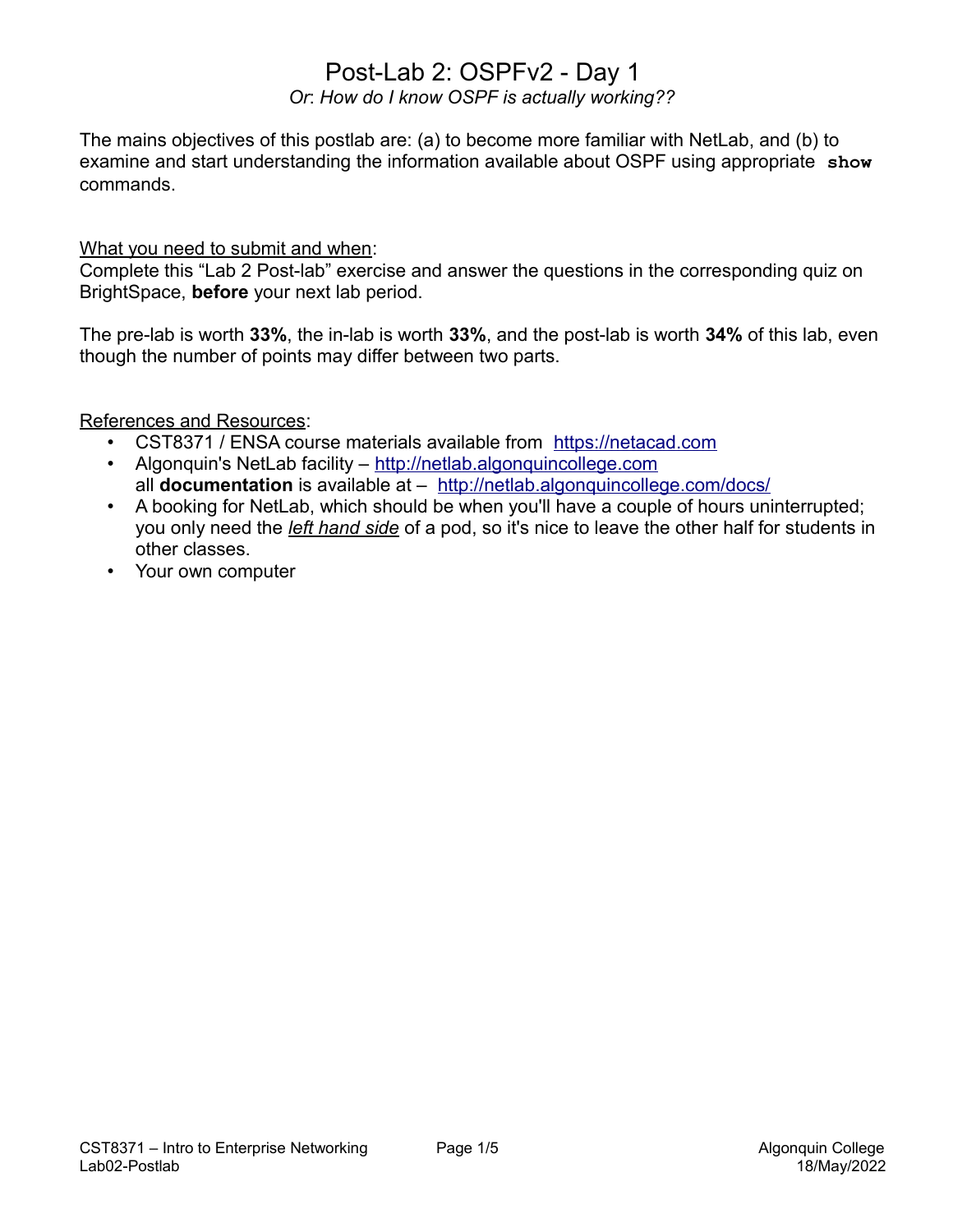## Lab 2 – Topology Diagram and Addressing Table

We'll make things a little simpler than Lab 2 by only configuring 2 routers + 2 switches. As noted on the fiirst page, you only need the *left hand side* of a pod, so it's nice to leave the other half for students in other classes.



**Ver A**: Exact sub-set of original **Ver B**: Sub-set after tidying up



| <b>Device</b>  | <b>Interface</b>  | <b>IP Address</b> | <b>Subnet Mask</b> | Gateway |
|----------------|-------------------|-------------------|--------------------|---------|
| R <sub>1</sub> | G <sub>0</sub> /0 | 10.1.2.1          | 255.255.255.0      |         |
|                | G <sub>0/1</sub>  | 10.1.1.254        | 255.255.255.0      |         |
|                | Loopback1         | 1.1.1.1           | 255.255.255.0      |         |
| S <sub>1</sub> | <b>VLAN1</b>      | 10.1.1.253        | 255.255.255.0      | 2       |
| R <sub>2</sub> | G0/0/0            | 10.1.2.2          | 255.255.255.0      |         |
|                | G0/0/2            | 10.2.3.254        | 255.255.255.0      |         |
|                | Loopback1         | 2.2.2.2           | 255.255.255.0      |         |
| S <sub>2</sub> | <b>VLAN1</b>      | 10.2.3.253        | 255.255.255.0      | ာ       |

# **Addressing Table**

**USEFUL Tip:** If you're in the middle of typing a command and you get interrupted by some (asynchronous) output, you can press CTRL+R to **R**ewrite the current command line.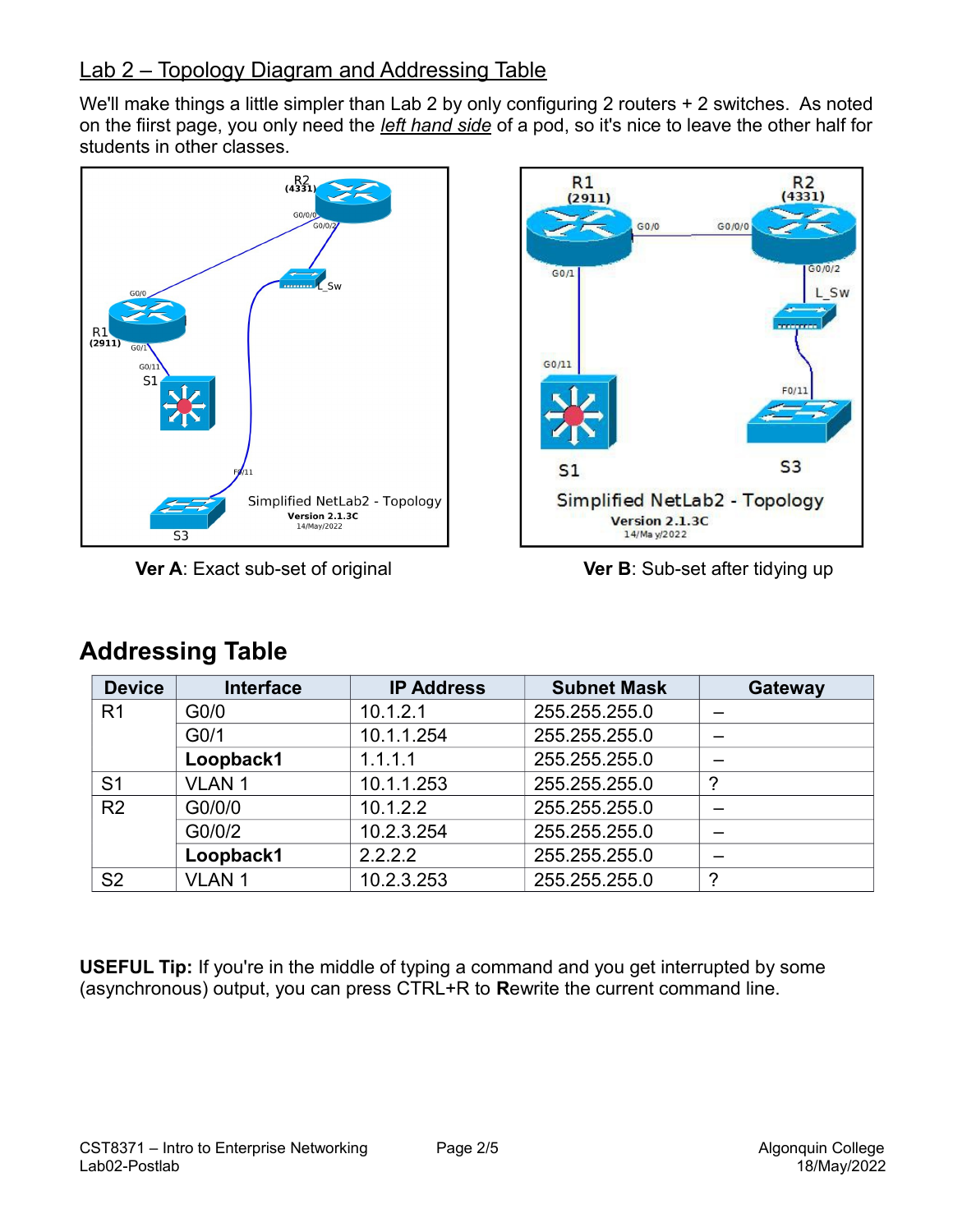### Task 1: Plan for your session

Make sure you're prepared before you start your session.

- Look over the addressing table carefully and make sure you understand it
	- tip: 1<sup>st</sup> octet = 10/8 private IP;  $2^{nd}$  octet = lower numbered device (R1);  $3<sup>rd</sup>$  octet = higher numbered device (R2);  $4<sup>th</sup>$  octet = device number(R1)
- Determine the appropriate default gateway values for the switches;

**Question**: If 10 random students from CST8371 all happen to working on the same post-lab on NetLab at the exact same time, is there any danger or problem from everyone using the exact same IP addresses? Why or why not?

### Task 2: Connect to NetLab

Follow the instructions in the Intro To NetLab document to:

- make a booking for a NetLab session; remember to use your Algonquin Network ID and not your student number
- check that you receive your login credentials sent to your Algonquin email;
- at the appropriate time, connect to your session; the easiest is using the NetLab2.bat script
- don't forget that for S3 (and S4) you need start the normal boot process by: **y** then **boot**
- don't forget to **disable** all switch interfaces immediately after you connect:
	- R1 = **interface range G0/1/0-3** followed by **shutdown**
	- S1 = **interface range G0/1-24** followed by **shutdown**
	- S3 = **interface range F0/1-24** followed by **shutdown**

Remember: the login account name has the pod number embedded within it, and it ends in the two letters "nl" (for **N**et **L**ab)

### Task 3: Configure helpful settings – ALL devices

Some config settings are basics that should always be done just because they're really *helpful*.

- Step 1. Configure (a) hostname; (b) disable DNS lookup to prevent (long, slow) lookups from incorrect commands
- Step 2. Configure the console not to log you out: **exec-timeout 0** [i.e. never] and ensure output doesn't interfere with your typing: **logging synchronous**
- Step 3. If you don't like having to press <space> all the time for commands that generate a lot of output, disable the "---more---" prompt: # **terminal length 0** Note that this is not done within "config #" level but up at  $1<sup>st</sup>$  level privileged exec.

### Task 4: Re-enable required interfaces and Configure basic addressing

Hey, all the switch interfaces are down! Don't forget to re-enable them (S1 = G0/11, S3 = F0/11). Then configure the IP addressing and enable all the other interfaces, including loopbacks on the routers and interface VLAN 1 on the switches.

**Take note** that the interfaces on R1 have two digits (0/0) while those on R2 have three (0/0/0). (Ignore the "L-Sw" switch; it's a cheapo \$10 switch that's just there for connectivity.)

**Self-check**: Ensure you can ping between directly connected devices (R1-S1, R1-R2, R2-S3). (You won't be able to ping the loopbacks from other devices yet.)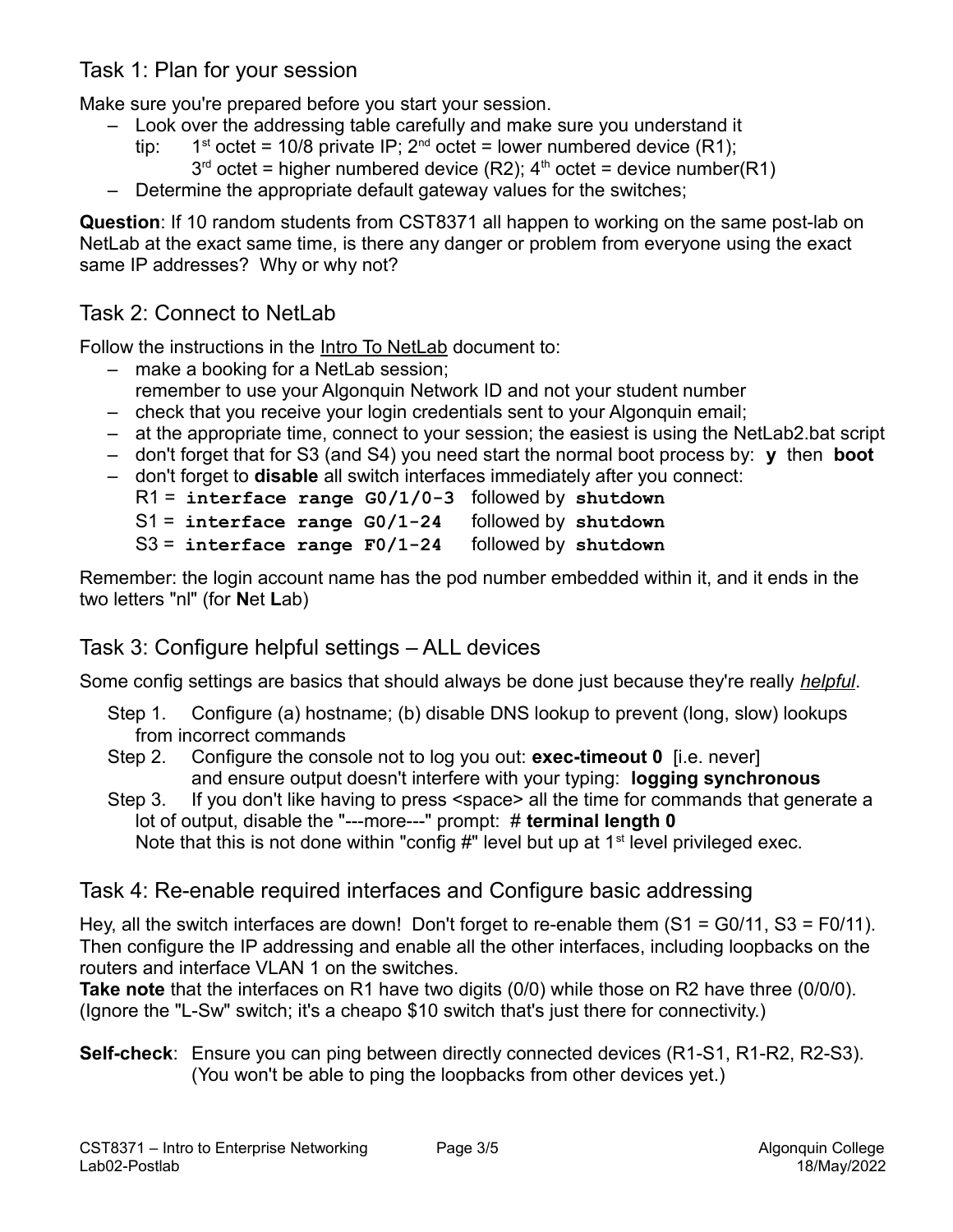### Task 5: Configure simple, single-area OSPF

Do not proceed unless you have verified full connectivity in the previous task!

In this task, we'll repeat and then extend the results from the in-lab exercise.

- Step 1. On each router, show what (dyamic) protocols are running: (**do**) **show ip protocol** Record what output, if any, is produced by the command at this stage.
- Step 2. On R1 (left side) **only**: enter the OSPF process config context: **router ospf 10** and then exit the context.
	- Repeat step 1 for *both* routers (show protocols) and record the results.
- Step 3. On each router, enter the interface configuration context for G0/0 or G0/0/0 and configure it as participating in OSPF: **ip ospf 10 area 0** Then *quickly* repeat step 1; record the results.
- Step 4. After at least 30 secs has passed, note any console messages that appeared.
- Step 5. Repeat step 1 and **record** the results.
- Step 6. Examine all the output and generate some conclusions: two similar, but not identical configuration sequences were completed. Was the end result the same? What is the absolute, bare-bones, minimum number of different commands that are needed for OSPF?

Questions:

- 1. What output is produced in step 1? What mention is there, if any, of OSPF?
- 2. After step 2, what's the difference in the output (if any)? Any mention of OSPF?
- 3. After step 3, look for changes in the "Number of areas in this router" in comparson with the value for step 2.
- 4. For step 4, what is the exact message identifier (i.e. starts with "**%**")?
- 5. For step 4, the last 6 words in the message identify the change in state. What is the prior and successive states identified? (Ref: Module 1.3)
- 6. After step 5, is there any difference in the OSPF status?
- 7. After step 6: even with variations in the config, was the end results the same or not? What is the absolute minimum number of commands to get OSPF running?
- 8. The show ip proto command identifies the specific interfaces that are participating in OSPF i.e. exchanges OSPF messages. What is the exact 'title' of that small subsection of the output?

### Task 6: Confirm OSPF operation

Verifying OSPF (e.g. for troubleshooting purposes) can be done by showing three aspects: the participating interfaces, valid neighbours, and LSAs appearing in the OSPF topology database.

- Step 1. Examine your output from Task 5 to confirm what interfaces are active in OSPF.
- Step 2. On each router, verify the status of G0/0 in OSPF: **show ip ospf interface g0/0**
- Step 3. On each router, prove that you have an OSPF neighbour: **show ip ospf neighbor**
- Step 4. On each router, prove that OSPF is sharing topology info: **show ip ospf database**
- Step 5. Quick check: are any OSPF appearing in the routing table yet? **show ip route** (*Both routers*!) You'll want to compare this with the results after the next Task!

### Questions:

- 1. The output from Task 5, step 5 should list interface G0/0 or G0/0/0. What is the exact 'title' of the sub-section mentioning the interface? Hint: 5 words long, then it mentions Area 0.
- 2. In step 2, what is the Network Type for G0/0(/0)? Tip: not buried deeply (Ref: 2.2.11, 2.3.1)